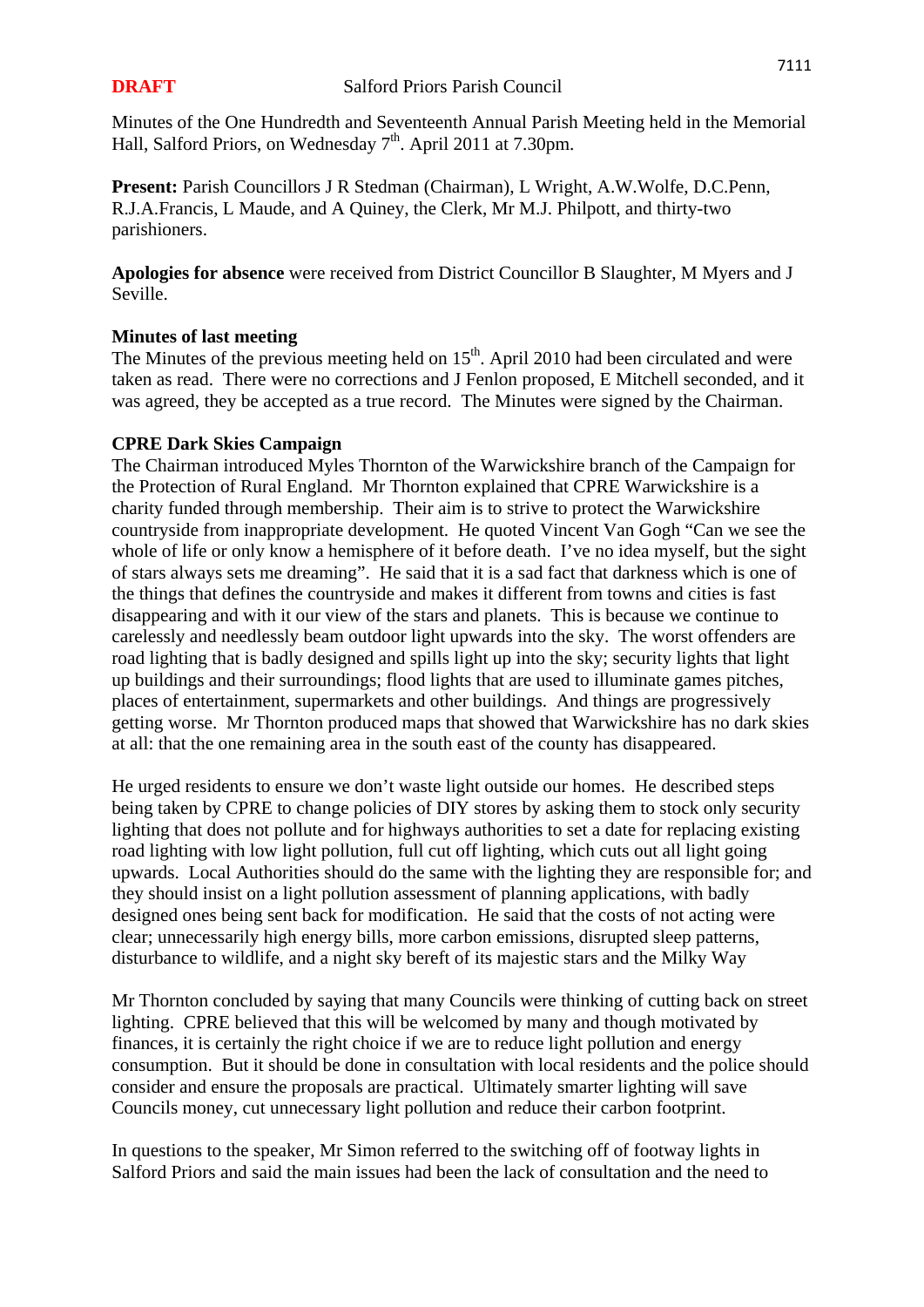establish a balance within the community. Mrs Littleford asked if the latest survey had produced any new facts and Mr Thornton said that the number of areas where light pollution was increasing was growing. A resident asked if light pollution had a negative impact on the numbers of bats and owls and Mr Thornton replied this was the case. Cllr. Quiney enquired as to whether or not the effect of light pollution was considered in new residential developments and Mr Thornton said this was not generally done although new types of light fitting did reduce upward spread of light. There being no other questions, the Chairman thanked Mr Thornton for his presentation.

### **Annual Report**

The Chairman invited the Clerk to read out the Annual Report for the year 2010 – 2011. A copy of the Annual report is attached to these Minutes.

## **Statement regarding the footway lights by the Chairman**

At the conclusion of the report the Chairman made an additional statement referring to the issues regarding the footway lights. He said that everyone in the parish had received the Council's newsletter and attached information sheet regarding the lighting switch off. He emphasised that the written statement from the Council's insurer's stating that the existing poles will no longer be insured was extremely serious. If an accident were to happen and it was proved that a pole was the cause, the Parish Council would be obliged to meet any claim arising. In turn this would, of course, mean every resident would have to meet the cost and each could potentially see a hundred-fold increase in their already large council tax bill. If, for example, a claim reached £4.7M which is not unusual in serious circumstances; each household could be taxed with a £8,500 bill. The Chairman said he considered that the council has no option but to resolve this situation with urgency and he believed the only clear option was to remove the existing poles. The parish-wide lighting would then need to be discussed as a completely new issue. This matter will have to be concluded at the Parish Council meeting in April as the insurance runs out on June  $1<sup>st</sup>$  this year. The Chairman continued by saying that the very old overhead wires supplying many of the lights do not have fuses or switches and therefore would remain live wires in the event of a pole or conductor failure. The wires are connected directly to the main network supply with no safety devices fitted, which could have lethal consequences.

### **Open Forum Part 1**- (non-footway lighting issues)

Karen Littleford complained that there were no female members of the Council and it was not representative. The Chairman responded that all residents had the opportunity to call for an election when Cllr. Myers resigned but no such call had been received. In any case the criteria for selection were not based on gender but on ability to do the job.

Mrs Seville asked if there was any further news regarding the closure of the Orchard Farm packing station and the Chairman said that the understanding was that the station would be closed on completion of the onion packing season towards the end of April. The Council was working with the District Council planners to see that any potential tenants complied with the conditions relating to the site.

Karen Littleford said she believed the proposed bus shelter by Hedges Close was being built on private land. The Chairman said that the Clerk had received plans from the Land Registry confirming that the land is in fact public highway and the site had been selected on advice from both WCC and the Bus Company. Mr Mitchell said the stop used to be located closed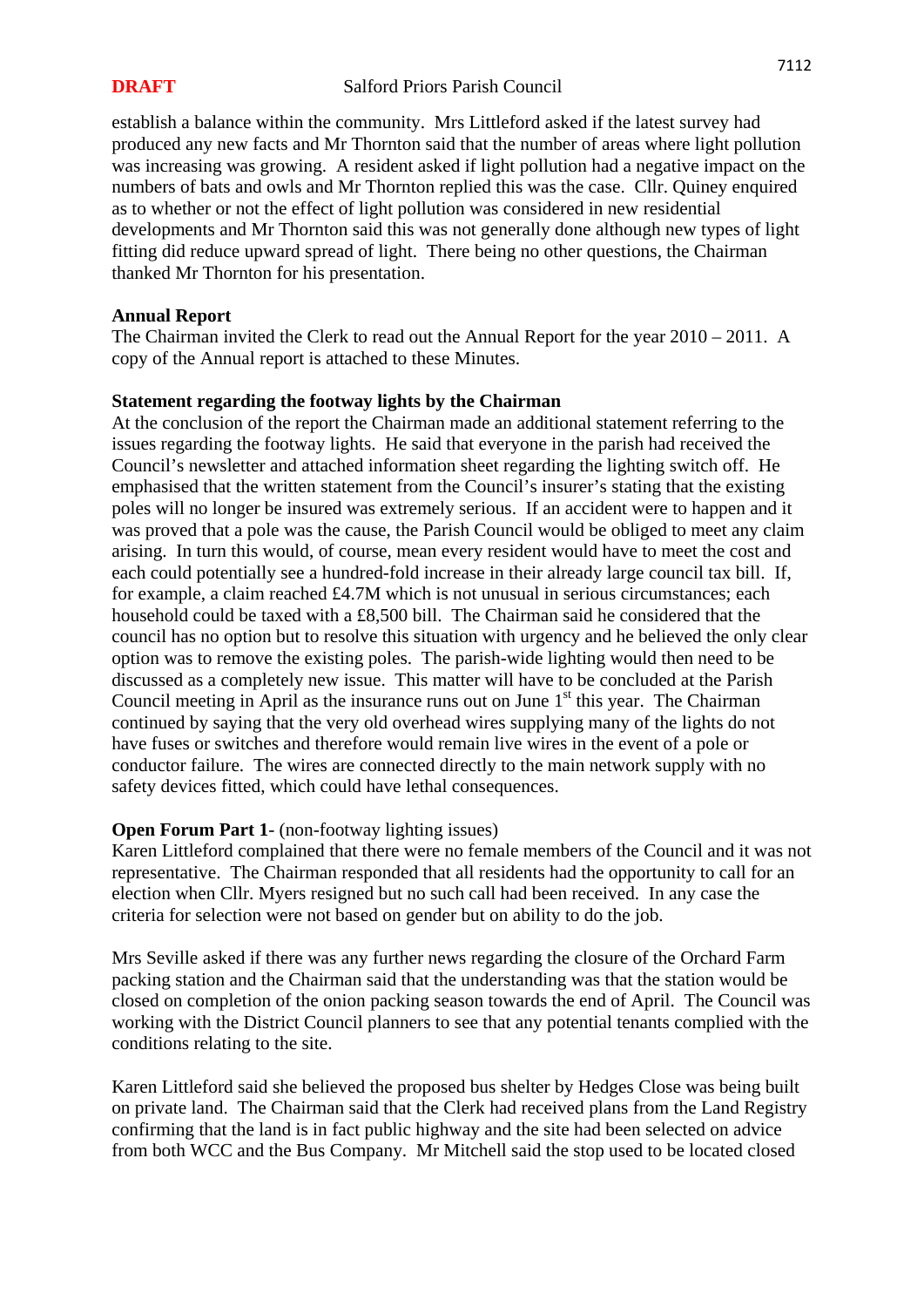to the Ban Brook Road junction but the Chairman said this had been moved because it was too close to the junction.

Jean Knight said that the verge by Hedges Close used to be mown and the Chairman said this was now included in the new contract.

Mrs Baker expressed concern over the location of the proposed affordable housing at the top of Tothall Lane. Mr Baker pointed out that the proposed layout showed a possible extension into the adjacent land and asked that a cul-de-sac would be preferable. He also asked regarding the need. Mr Dare said the site was not the first choice of residents. The Chairman responded by saying that information had been received confirming the need and that other potential sites had to be ruled out because of prohibitive land costs. The site at Tothall Lane was an "exception site" and this made the project affordable.

# **Open Forum Part 2** – (footway lighting issues)

The Chairman said that there needed to be very strong reasons for replacing the lights and mentioned the quotation received for disposing of the poles from EON which treated them as hazardous waste because of the creosote content and a consequent cost of £800 per pole.

Eric Mitchell said that he applauded the idea of a trial but thought that some of the numbers mentioned were scare-mongering. He asked whether a decision had yet been made. The Chairman said that no decision had been made but time was pressing and all points raised would be considered.

Philip Dare said he believed that the papers showed that the Council had made its decision and that if each pole was suspect then they just needed to be inspected. The Chairman said that there were problems with EON with different engineers giving different answers. Also, although a testing company had possibly been identified it was not known how long any certificate might be valid for or whether the insurers would accept it.

Mrs Dare said that no one knew who owned the poles and offered to visit the Records Office to inspect the old minutes.

Mr Bright said he supported turning off all the lights. He urged the Council to get on and get rid of them.

Mr Simon expressed his concern about the public liability issues. He asked the Council to thoroughly explore the problems with the poles and the insurers. He said that in reality the lighting budget was quite small compared to other items of council expenditure. He regretted the lack of consultation and urged the Council to adopt a phased approach and to identify those areas where new lights really were necessary. Mr Simon said that scare-mongering did not help. He asked if it would be possible for EON to provide finance for new lights.

The Chairman asked the audience what was the problem for a rural village without lights? Philip Dare said that people were frightened of walking in the dark and it was easy to trip.

Kelly Brunt said that the Council were there because they had been voted in and had to make the best of the resources at their disposal. She said it was easy to just use a torch and residents in many parts of the parish had to do this anyway. Mrs Hartiss said she found using a torch very worrying and described an incident with a man and a dog that she had